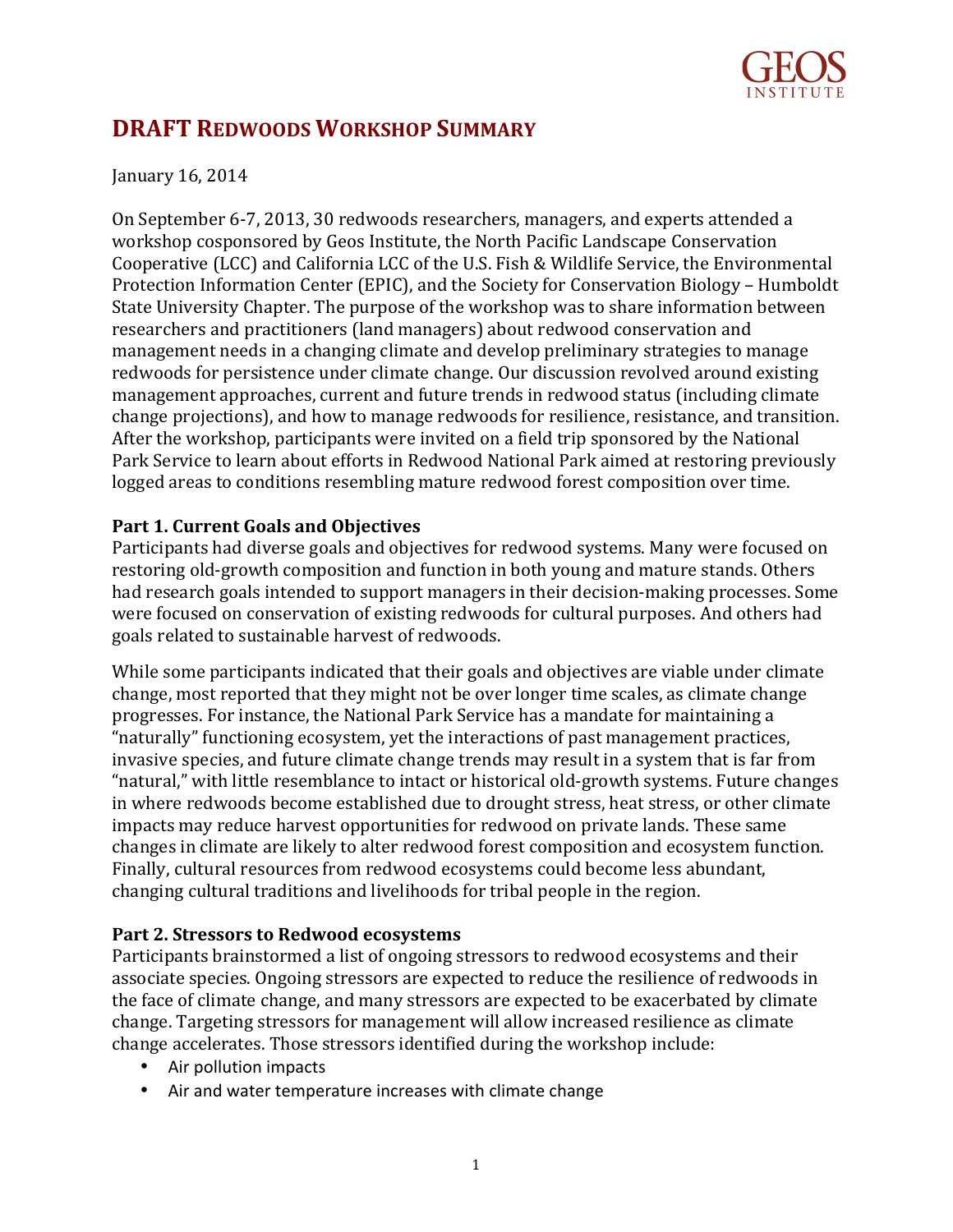

- Black bear damage to trees in some areas
- Cultural species management (or lack of), declines and losses from climate change
- Economics driving management and conservation
- Fern mats affected by changes in moisture and temperatures
- Fire suppression leading to potentially higher severity wildfire
- Fire mortality increases with drought stress and Sudden Oak Death
- Fog declines affecting tree growth, lichen, tree vole and upper canopy species
- Fragmentation (lack of connectivity) among patches of old growth and restored areas
- High density Douglas fir regrowth, causing poor growth rates
- Homogeneous stands affected by a lack of disturbance
- Hydrology changes from human use and land use
- Illegal marijuana growing and pesticides, herbicides
- Invasive species, including fungus affecting amphibians and exacerbated by warming
- Management focused on single species and policies that lead to prohibitive complexity
- Management not integrated or collaborative across the region
- Ocean acidification
- Overgrazing
- Pests and pathogens increase with climate change
- Population growth and land use change pressures
- Predation by corvids increase (due to changes in habitat), affecting protected species
- Riparian area buffer size not protective enough
- Road erosion and sedimentation of streams increase with climate change
- Seed availability from different zones shifting with climate change
- Species composition changes with climate change
- Storm severity increases with climate change, causing flooding and windstorms
- Timber harvest management leading to slash, point source pollution, and soil damage
- Young age classes dominate the region and are more prone to fire and invasive species

# Part 3. Resilience, Resistance, and Transition

We talked at length about the need to plan for resistance, resilience, and transition in response to climate change. *Resistance* is the ability to withstand impacts without major change in plant and wildlife communities. **Resilience** is the ability to bounce back after perturbations, such as fire or drought. Finally, *transition* is the change from one type of system to another in response to climate change. Most managers and researchers agreed that focus on resilience, at this time, makes the most sense for redwood ecosystems due to their very long lifespans and high uncertainty about whether redwoods will be able to be established in the future. In certain situations, they suggested that resistance strategies might be called for to protect specific stands. An example from outside the region would be the protection of some of the largest sequoias during 2012 wildfires, when sprinklers were used to reduce fire risk in specific stands. Managing for transition was thought to be a strategy more appropriate in the future, once ecological and climatic trajectories are better understood.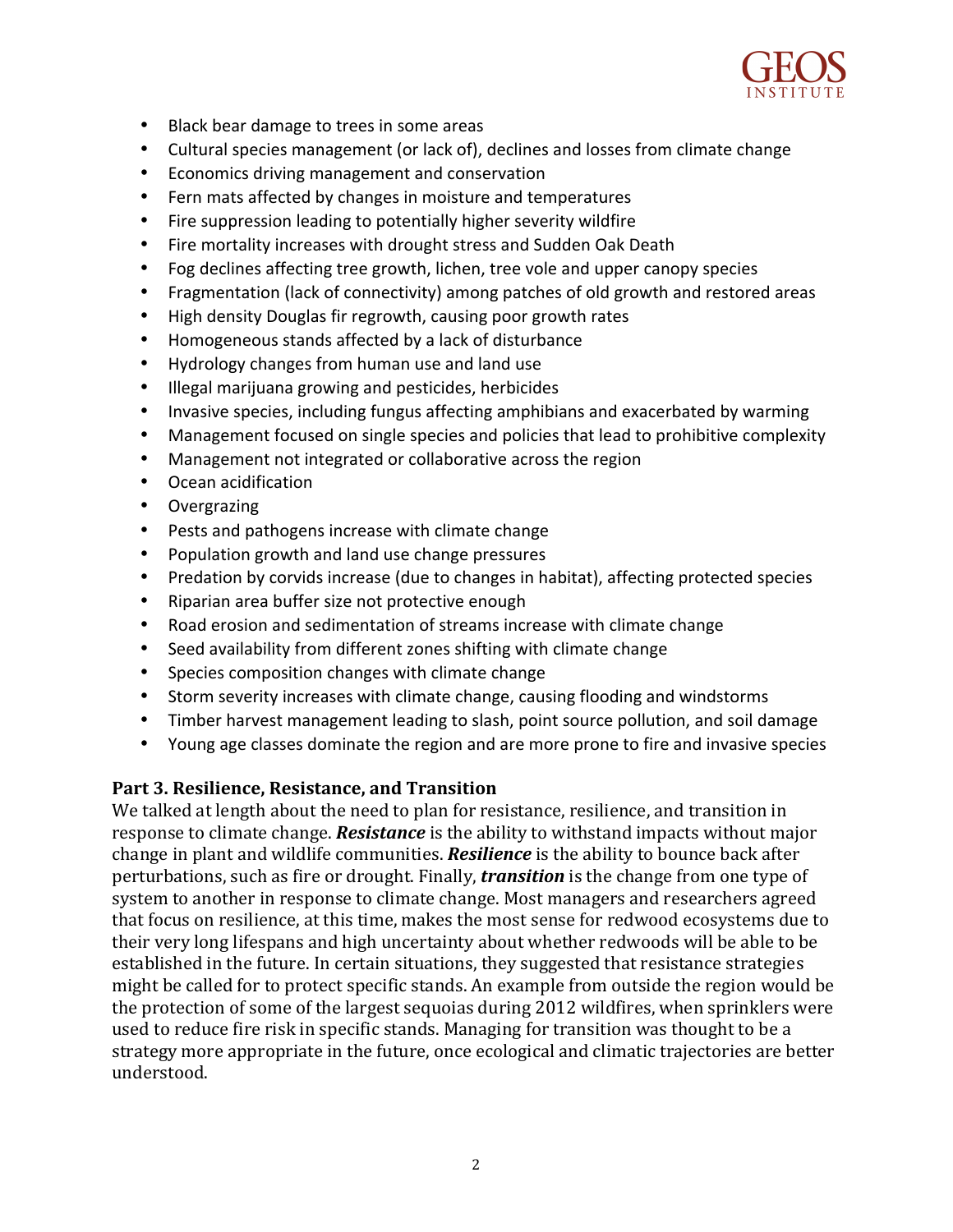

During the morning session, we asked researchers and managers to write down their preferred strategies for managing redwoods ecosystems for resistance, resilience, and transition. The results are compiled in Table 1.

During the latter half of the workshop, we worked in breakout groups of 6-8 people each. These groups discussed potential adaptation strategies and helped to prioritize them. Some proposed management strategies received much support from the participants. These are highlighted in blue in Table 1. At the end of the report is a list of all of the suggested strategies for increasing resilience, resistance, and managing for transition that were provided by participants.

#### **Part 4. Information Needs**

Workshop participants brainstormed information needs and prioritized them. Those information needs that gained the more support  $(4+$  votes) included a clearinghouse for information on research, data, and information about the redwood region. This should also incorporate sharing and integration of data collection and monitoring efforts. Participants also prioritized finding out more about carbon credits and the potential to use them to fund conservation efforts, such as strategically reducing fragmentation in specific areas through set asides and improved forest management practices. They also prioritized a need for additional scientific information that can inform harvest and restoration management to increase forest resilience. Other information needs are listed in Appendix C.

#### **Conclusions**

The redwood region of Northern California has a complex history, with a legacy that will continue to influence future conditions and actions for decades to come. This workshop brought together many people who are closely involved in charting a path for this important ecosystem in the future. Participants voiced appreciation for the opportunity to share information and have constructive and low-pressure discussions about legacy conditions, current stressors, and potential future trends.

Overall, most experts and managers recommended focusing on resilience strategies at this time. As redwood response to climate change becomes clearer over time, resistance and transition strategies may become warranted. Some of the strategies receiving the greatest support were those that speed up the transition from dense, young forest to a mature forest structure. Further assessment of the most effective restoration techniques and approaches would be welcomed. Many participants communicated a need for information sharing and collaboration across the redwood ecoregion for more cohesive management efforts. 

Participants requested future opportunities to continue the discussion and more rigorously develop adaptation strategies. As a next step, Geos Institute is in the process of integrating this information into a scientific paper on maintaining redwoods in the face of climate change that will be circulated to workshop participants and submitted to a science journal for peer-review and future publication and presentations. We are also interested in holding additional workshops that can further efforts to incorporate climate change information into redwoods planning and management.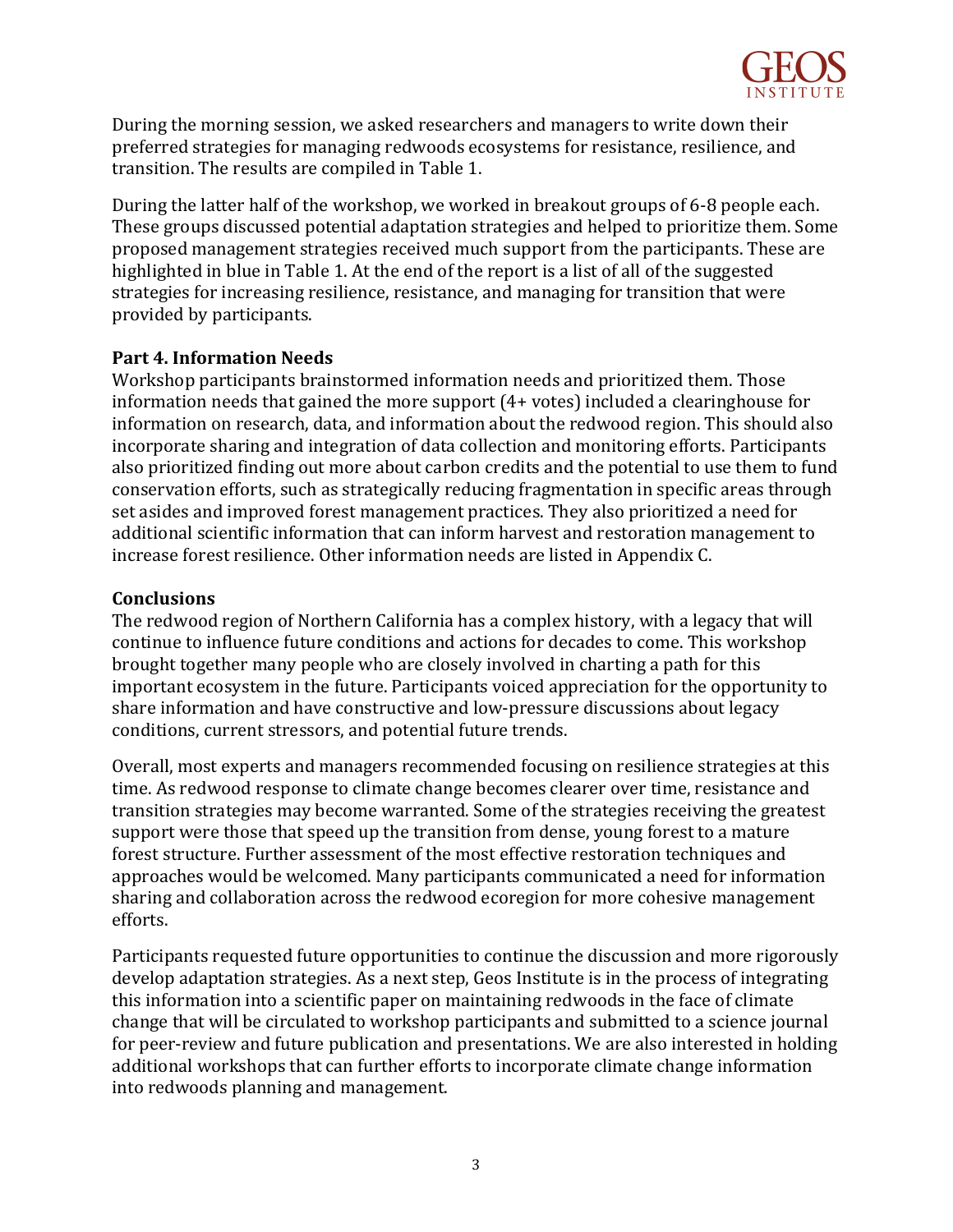

Table 1. Strategies recommended by workshop participants are listed in the first column. The number of individuals recommending each strategy for building resilience, increasing resistance, or facilitating transition is shown in columns 2-5. During the afternoon session, participants prioritized strategies and those with higher support (4 or more votes) are highlighted in blue. Some strategies were added during the prioritization process and received 4 or more votes, but were not on the list from the morning session so they have no values in columns 2-5.

| <b>Strategies</b>                                                                                                            | Resilience     | Resistance     | <b>Transition</b> | <b>Total</b>   |
|------------------------------------------------------------------------------------------------------------------------------|----------------|----------------|-------------------|----------------|
| Increase use of prescribed fire, especially<br>in old growth                                                                 | 5              | 5              |                   | 10             |
| Thinning as a restoration tool to hasten                                                                                     | 5              | $\overline{4}$ |                   | 9              |
| old growth structure in young forest                                                                                         |                |                |                   |                |
| Return to historic structure and<br>condition                                                                                | $\overline{2}$ | 3              |                   | 5              |
| Reduce stressors, including roads,<br>conversion to agriculture, fragmentation,<br>harvest practices, invasive species, etc. | $\overline{2}$ | 2              | $\mathbf{1}$      | 5              |
| Increase connectivity among intact<br>forest patches (incentives for<br>landowners)                                          | 3              | $\mathbf{1}$   |                   | $\overline{4}$ |
| Manage at a range-wide scale, across<br>land ownership (regulatory reform,<br>where needed)                                  | $\mathbf{1}$   | $\overline{2}$ | $\mathbf{1}$      | $\overline{4}$ |
| Retain and protect biological diversity                                                                                      | $\overline{2}$ | $\mathbf{1}$   |                   | 3              |
| Increase education and outreach                                                                                              | $\overline{1}$ | $\overline{1}$ | $\mathbf{1}$      | 3              |
| Manage for a different type of old growth<br>than what was previously there                                                  | $\mathbf{1}$   |                | $\overline{2}$    | 3              |
| Use adaptive management approach                                                                                             | $\mathbf{1}$   | 1              |                   | $\overline{2}$ |
| Apply a variety of different treatments<br>across the landscape                                                              | $\mathbf{1}$   |                | $\mathbf{1}$      | $\overline{2}$ |
| Monitor to determine when to transition                                                                                      |                |                | $\overline{2}$    | $\overline{2}$ |
| Plant new species and genotypes                                                                                              |                |                | $\overline{2}$    | $\overline{2}$ |
| Protect ecosystem processes                                                                                                  | $\mathbf{1}$   |                |                   | $\mathbf{1}$   |
| Protect areas that are intact (especially<br>northern portion of the range)                                                  | $\mathbf{1}$   |                |                   | $\mathbf{1}$   |
| Policy change for better management                                                                                          | $\mathbf{1}$   |                |                   | $\mathbf{1}$   |
| Embrace change                                                                                                               |                | $\mathbf{1}$   |                   | 1              |
| Identify refugia (areas expected to retain<br>species and/or habitats)                                                       |                |                | 1                 | 1              |
| Incorporate climate change into forest<br>planning processes and timeframes                                                  |                |                |                   |                |
| Paradigm change throughout the region                                                                                        |                |                |                   |                |
| in how people use and manage resources                                                                                       |                |                |                   |                |
| and relate to others                                                                                                         |                |                |                   |                |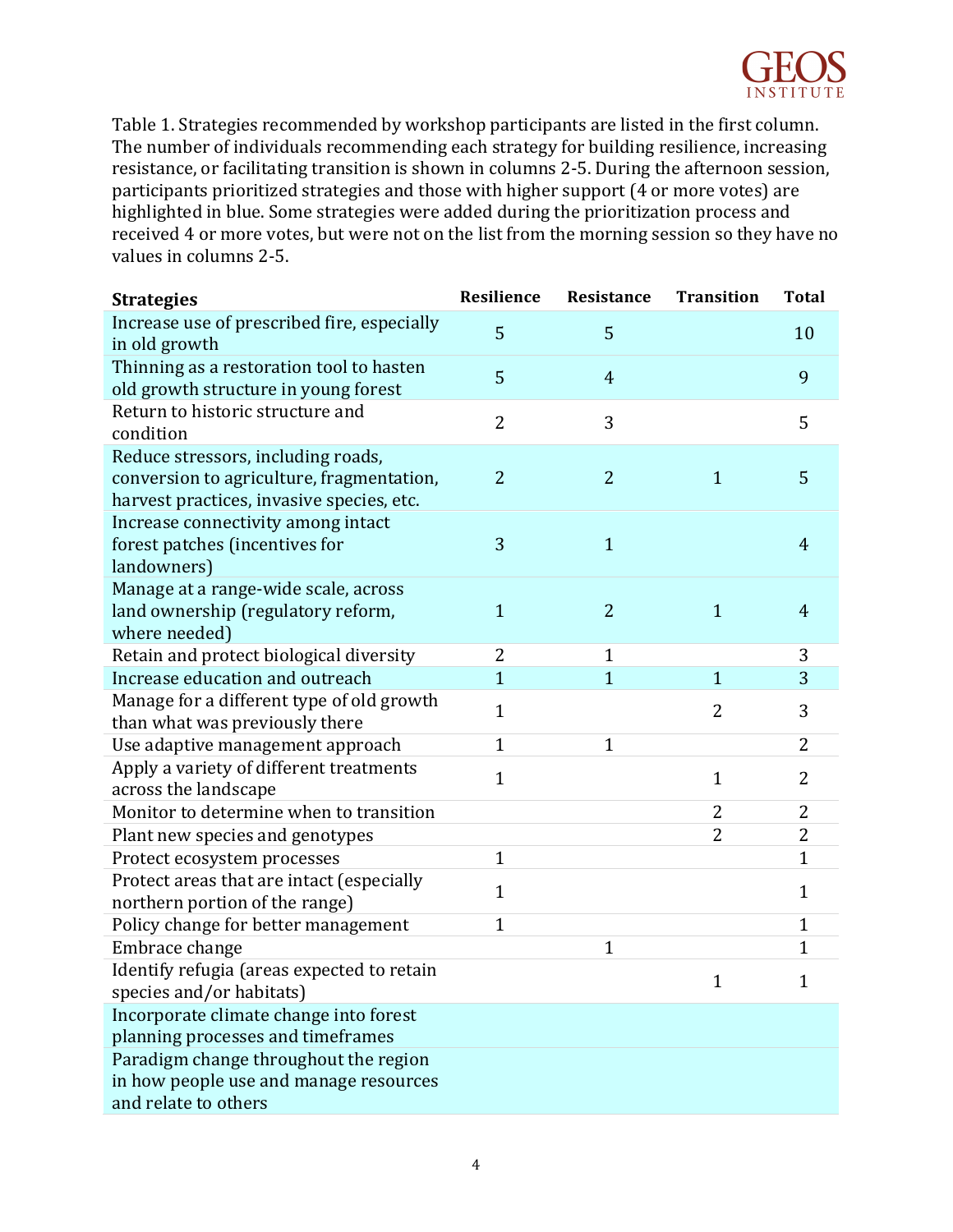

# Appendix A. All recommended resilience, resistance, and transition strategies for **redwood ecosystems**

#### **Resilience strategies:**

Develop landscape/regional objectives and cohesive management for connectivity Localized management specific to each site based on historic/current/future conditions Adaptive management (monitor results and reassess management strategies) Identify and reduce other stressors to redwood ecosystems Mature redwood is quite resilient already - stump sprouting, long lived, has experienced climate change More collaboration and communication among different types of land ownership/management Make good management and harvest techniques more profitable than bad management Emphasize importance and management of cultural resources for Tribes Enforce management decisions- make sure the changes are actually made Forest treatments, such as thinning, that increase drought tolerance Incentivize good management (leaving large tracts intact, creating connectivity, storing carbon, etc.) Increase predictability of regulations Use redwood ecosystem as an educational tool Prioritize areas for conservation and restoration based on resilience factors such as resistance to invasive species (roadless areas) and connectivity Prioritize areas for conservation and restoration based on vulnerability Promote and conserve mature forest characteristics that lead to stable microclimates Promote larger tree sizes that are better able to store water and withstand perturbation Protect/connect areas of topographic complexity Reassess objectives and management strategies in light of climate change Reduce forest and hydrologic fragmentation across landscape Restore harvested areas Strategic coordination and distribution of funds

# **Resistance strategies:**

In general, the workshop participants preferred resilience strategies over resistance strategies because they were more realistic and reflect the important natural disturbance elements of redwood ecosystems. However, a few strategies for increasing resistance in specific stands were identified. These included:

Increase resistance to fire

Manage for large trees that have more water storage capacity to withstand drought Promote redwood over Douglas fir because its more resistant to disturbance, including fire, drought, pests, disease, and invasive species

# **Transition strategies:**

Workshop participants did not recommend transition strategies. Because redwoods are so longlived, and become more resistant and resilient with age, most participants felt that managing for transition was unwarranted at this time or in the near future.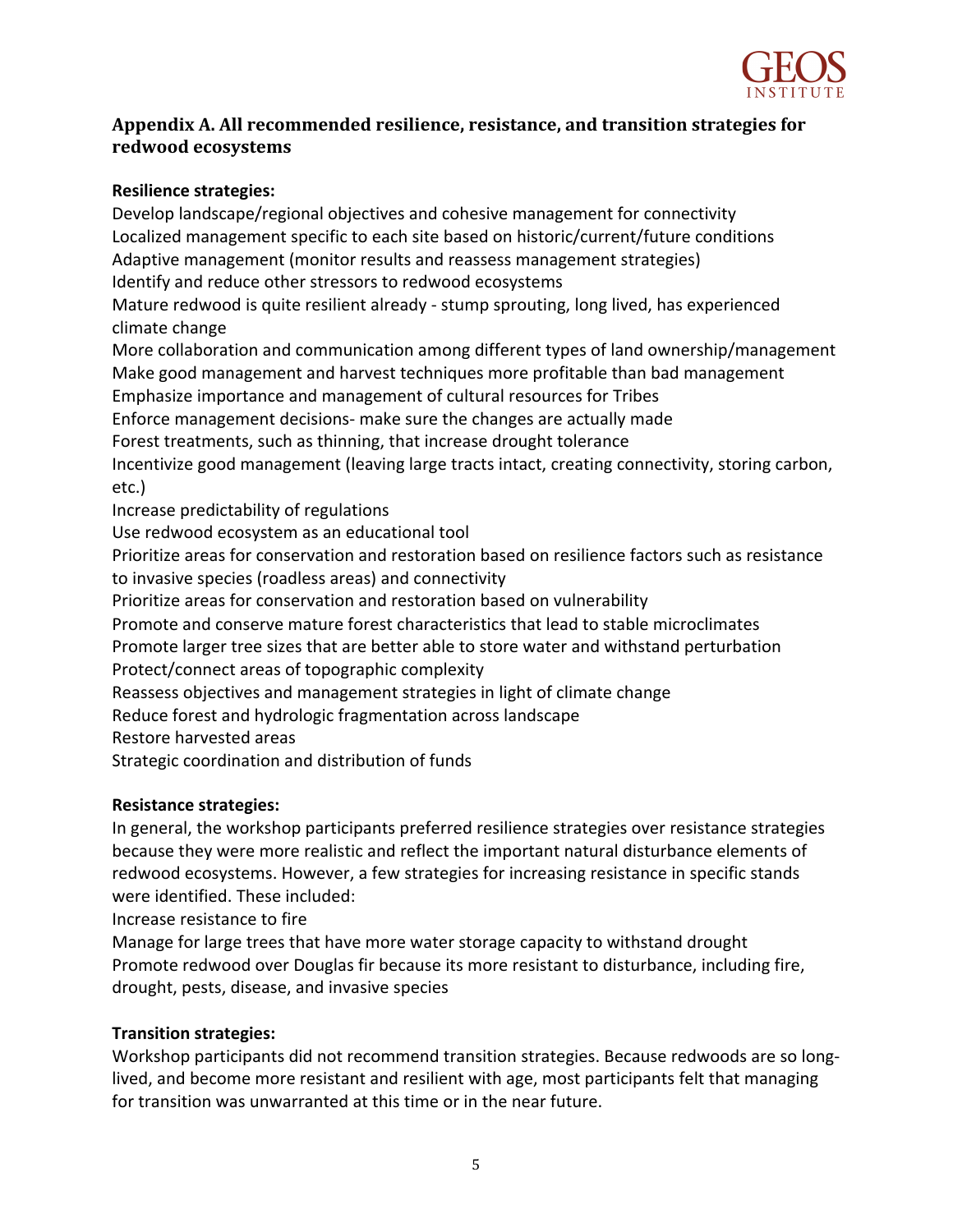

# Appendix B. Potential strategies for reducing specific stressors to redwood **ecosystems**

In order to reduce the impact of reduced water availability and water quality, the following management strategies were suggested:

- Protecting uplands and minimizing land conversion to agriculture
- Restoring floodplains
- Encouraging water conservation, rainwater capture
- Promoting conservation easements for water
- Reintroducing beavers in the northern part of the redwood range
- Encourage retention (of water?)
- Decrease in harvest rate (potentially through regulation)
- Revise forest practices that affect water temperature in streams
- Communicate the urgency of changing management approach due to climate change
- Increase stream buffers to provide more shading through regulation or incentives
- Decrease water withdrawals, leaving more water for natural resources
- Manage the flow of cold water
- Remove dams and other in-stream barriers
- Manage for upstream snowpack

In order to mitigate the effects of fragmentation, the following management strategies were suggested: 

- Identify priority areas for corridors/connectivity, including different seral stages
- Protect areas of groundwater infiltration
- Remove roads, reduce road density, and improve stream crossings
- Identify priority areas for climate change refugia
- Conduct landscape level triage as climate change progresses
- Develop community forests in strategic areas
- Develop working groups to plan connectivity at regional scales
- Identify current forest conditions using geospatial analysis need map of region

In order to reduce the likelihood of redwood declines due to changes in fog and maritime climate, the following strategy was recommended:

• Retain legacies/forest structure for the long term

In order to reduce the influx of invasive species with management and climate change, the following strategies were suggested:

- Retain canopy to shade out invasive species
- Manage human vectors of invasive species

In order to reduce the impacts of changes in the fire regime from historical suppression, changes in forest composition, and climate change, the following recommendations were made:

- Use prescribed fire
- Use silvicultural treatments to thin unnaturally dense stands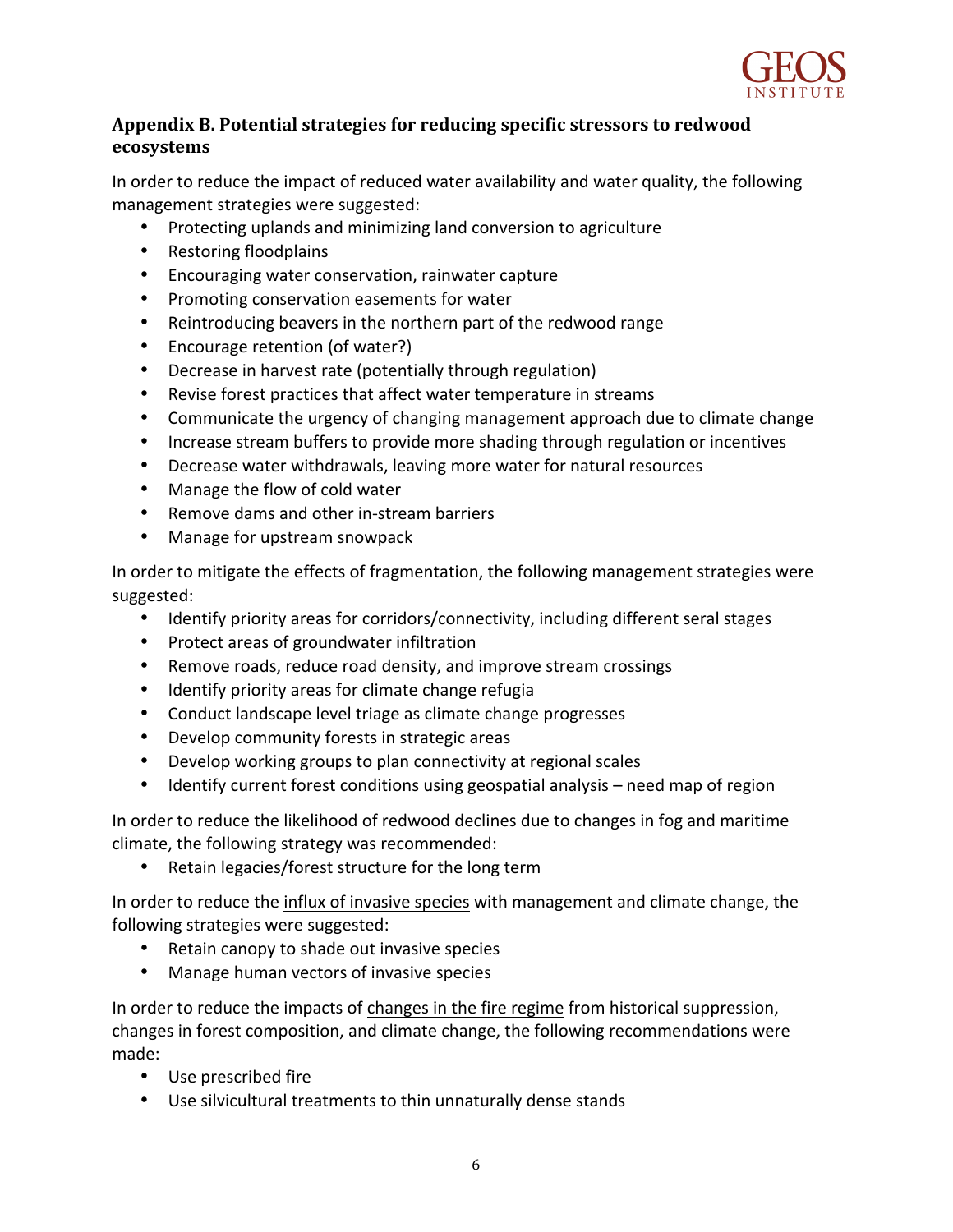

• Create snags using mechanical means in young managed forests

In order to develop common goals among agencies and other landowners, as well as create integrated management across the region, participants recommended the following:

- Outreach and education to get public "buy-in" and knowledge about the local impacts of climate change, including education for kids and policy makers
- Increase transparency and openness to increase collaboration
- Build new coalitions and partnerships
- Manage at larger scales, to acknowledge the interconnectedness of the landscape
- Move away from single species management, instead focusing on systems
- Develop carbon credits to benefit management and conservation in the region
- Develop incentives for other ecosystem services, such as subsistence resources, water quality and quantity, and wildlife
- Plan for longer timeframes (over 100 years) and across larger spatial scales
- Regulatory reform that leads to a common vision among agencies and policies
- Paradigm change at the agency, manager, and community level
- Maintain diversity regionally, as a buffer (insurance) against climate change